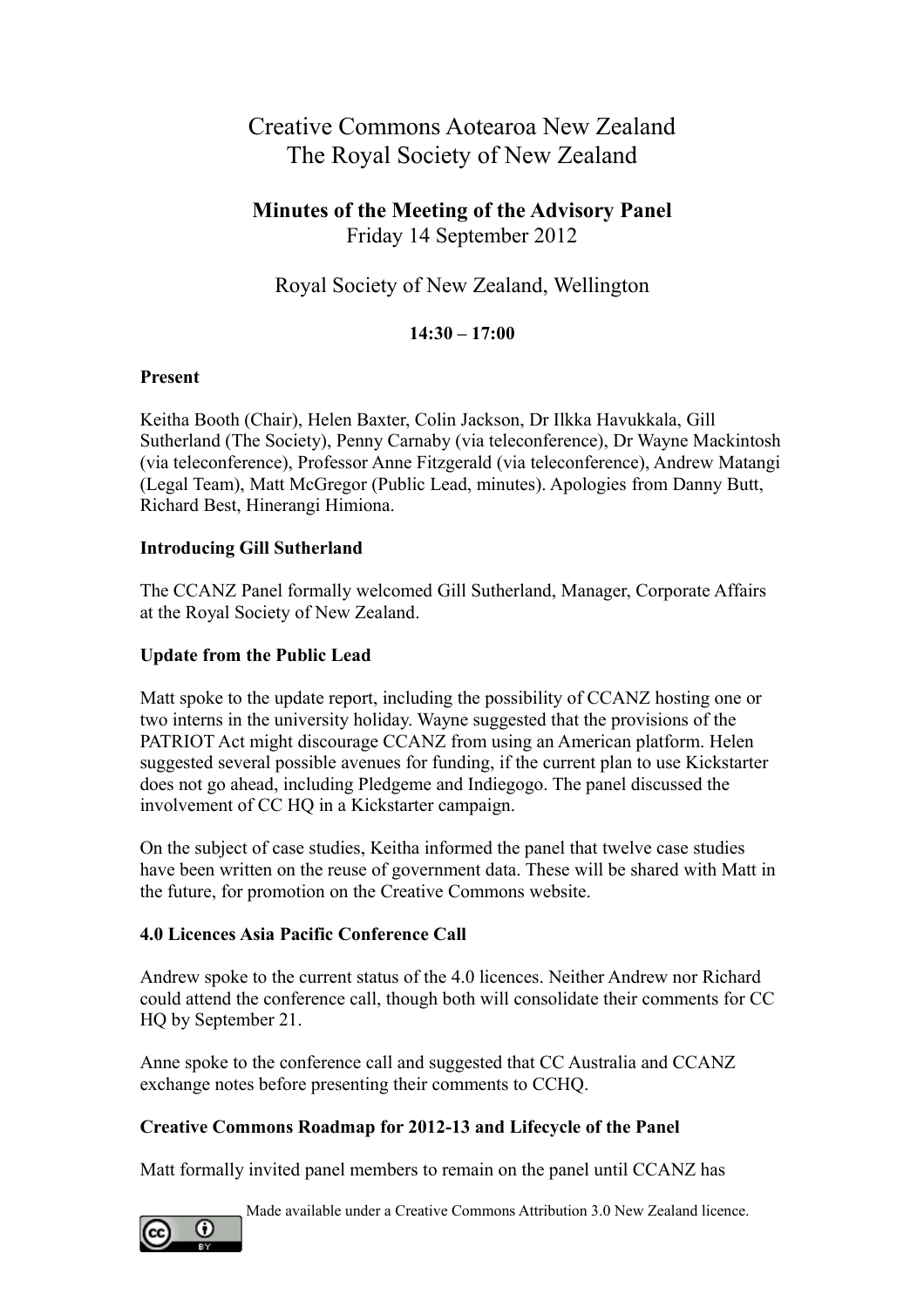resolved issues of funding and future sustainability.

Following Hinerangi Himiona's decision to step down from the panel, Matt will advertise for a new panel member in the coming weeks.

It was agreed that the current roadmap should continue to be used, while the future status and structure of the project is determined.

#### **New Zealand National Symposium on Open Education**

Wayne provided details on the New Zealand National Symposium on Open Education, which will be held in Wellington on November 8, at WelTec's CBD campus. The Symposium will help to progress the OER movement in Aotearoa New Zealand.<sup>[1](#page-1-0)</sup>

#### **Panel Member Reports**

Colin discussed his work in the Pacific, and asked about the provision of Creative Commons licences in developing nations. Andrew pointed out that a non-ported 4.0 licence is intended to address these issues. He also suggested that funding for porting projects would most likely come from the World Bank or the Asian Development Bank.

Illka pointed the panel to the NatureWatch iphone app, which uses a CC licence.

Helen spoke to her work on the NZTA remix competition, 'Safer Journeys for Teens.' Helen has published a series of columns on remix and reuse, published in Interface magazine.<sup>[2](#page-1-1)</sup> Entries close on October 31.

Helen is also working with the National Library's Services to Schools to create an animated video on the future of libraries. She is looking for children's ebooks that have a Creative Commons licence for the Summer Reading Programme.

Helen suggested that Creative Commons should be involved in the Wellington Maker Fair, planned for March 13 2013.

Penny predicted changes to the structure and form of scholarly communication in the near future. She pointed to the need for a national infrastructure for open data sharing in New Zealand. Penny has also finished judging the AUSNZ internet awards. Winners will be announced on October 10. Penny discussed her work with open access policy shifts at Lincoln, which are yet to be finalised.

Andrew pointed to the Advanced Technology Institute, starting under the aegis on MBIE. Penny agreed to contact the new CE of ATI to discuss licence and access policies.

Wayne has received feedback on the OER University initiative. The first prototype course has been completed, and will be launched shortly, with an initial fee of \$200.

Made available under a Creative Commons Attribution 3.0 New Zealand licence.



<span id="page-1-0"></span><sup>&</sup>lt;sup>1</sup> Details of the event can be found here:

<span id="page-1-1"></span>http://wikieducator.org/Otago\_Polytechnic/National\_Symposium\_on\_Open\_Education 2 Helen's columns can be found here: http://education.nzta.govt.nz/remix-columns